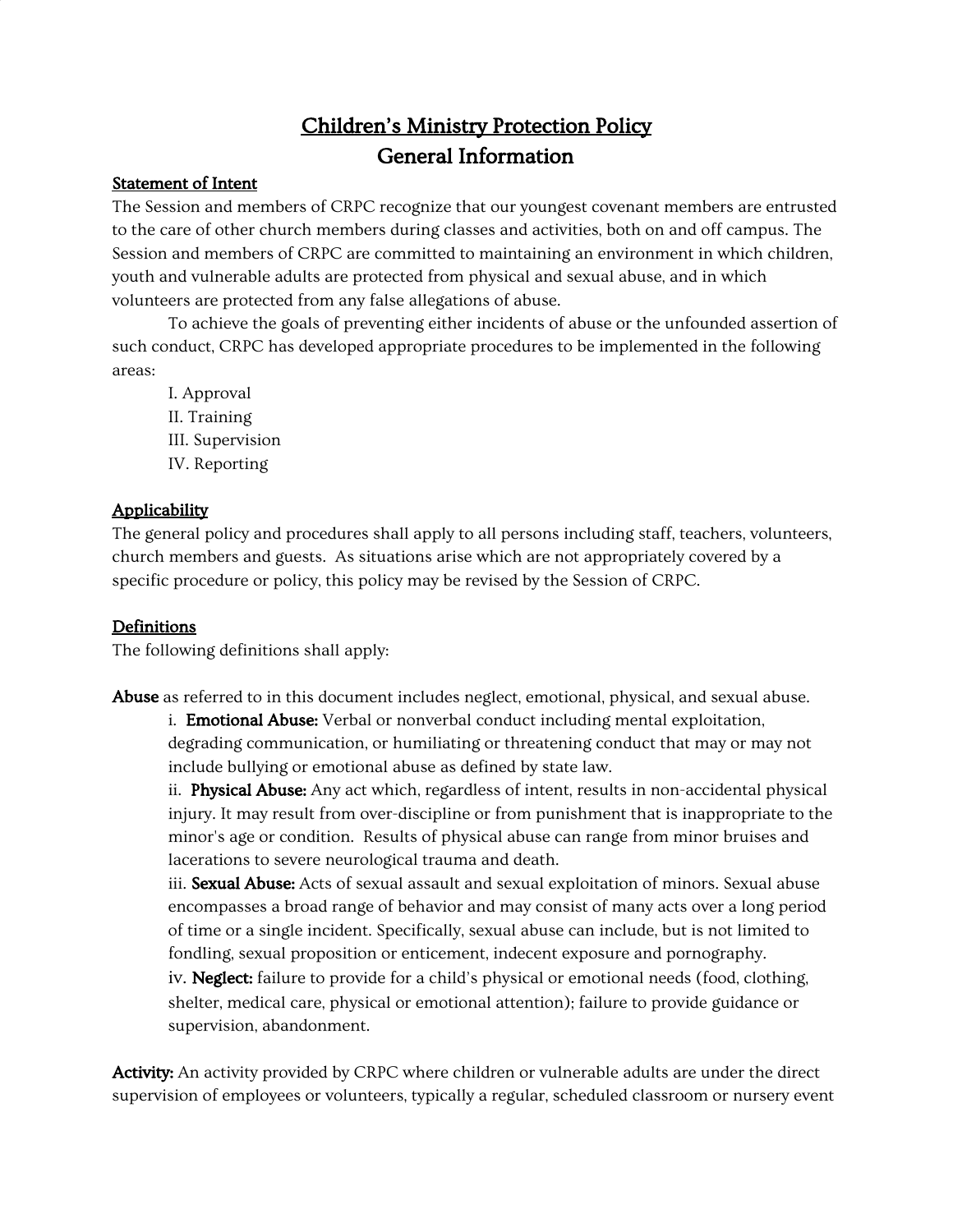on the CRPC campus, though it might occur off campus. All other times children and vulnerable adults are deemed under the care of their parents or guardians, for example, during times on the CRPC campus when not in a classroom or nursery event, or off of the CRPC campus when not in a supervised activity of CRPC.

Children, youth, minors: Any person under 18 years of age involved in activities provided by CRPC.

Employee: Any individual who is paid by CRPC on a full or part-time basis, and is serving in any position involving the supervision of minors.

Hall Monitor: A session-approved male who patrols the halls and other areas of church during Sunday School and worship services in order to assist employees or volunteers and watch for any problems.

**Mature Woman:** A woman adult volunteer or staff who is at least 22 years of age and who is otherwise considered by the person coordinating the activity to be mature enough to supervise the activity under the terms of this policy.

Non-CRPC event: An event not sponsored by CRPC but occurring at the CRPC facility where children or vulnerable adults will be present.

Adult Volunteer: A communing member of CRPC, who is in good standing, 18 years and older, and who has been a member of CRPC for at least six months, and who has been hired or approved to care for minors and vulnerable adults through activities provided by CRPC.

Student Volunteer: A member of CRPC, who is in good standing, aged 10-18, who has been a member of CRPC for at least six months, and who has been hired or approved to care for minors and vulnerable adults through activities provided by CRPC.

Vulnerable Adults: Persons 18 years or older who live in or receive services from licensed facilities such as nursing homes, hospitals, or treatment centers for chemical dependency, mental retardation, mental illness, or physical disabilities; or are in family settings and would not by themselves report abuse or neglect because of impaired physical or mental function or because of emotional status.

# I. Procedures for Approving

## A. Approving

1. All potential volunteers and employees must complete and submit an application provided by the Session. As part of this application, they must give the session of CRPC permission to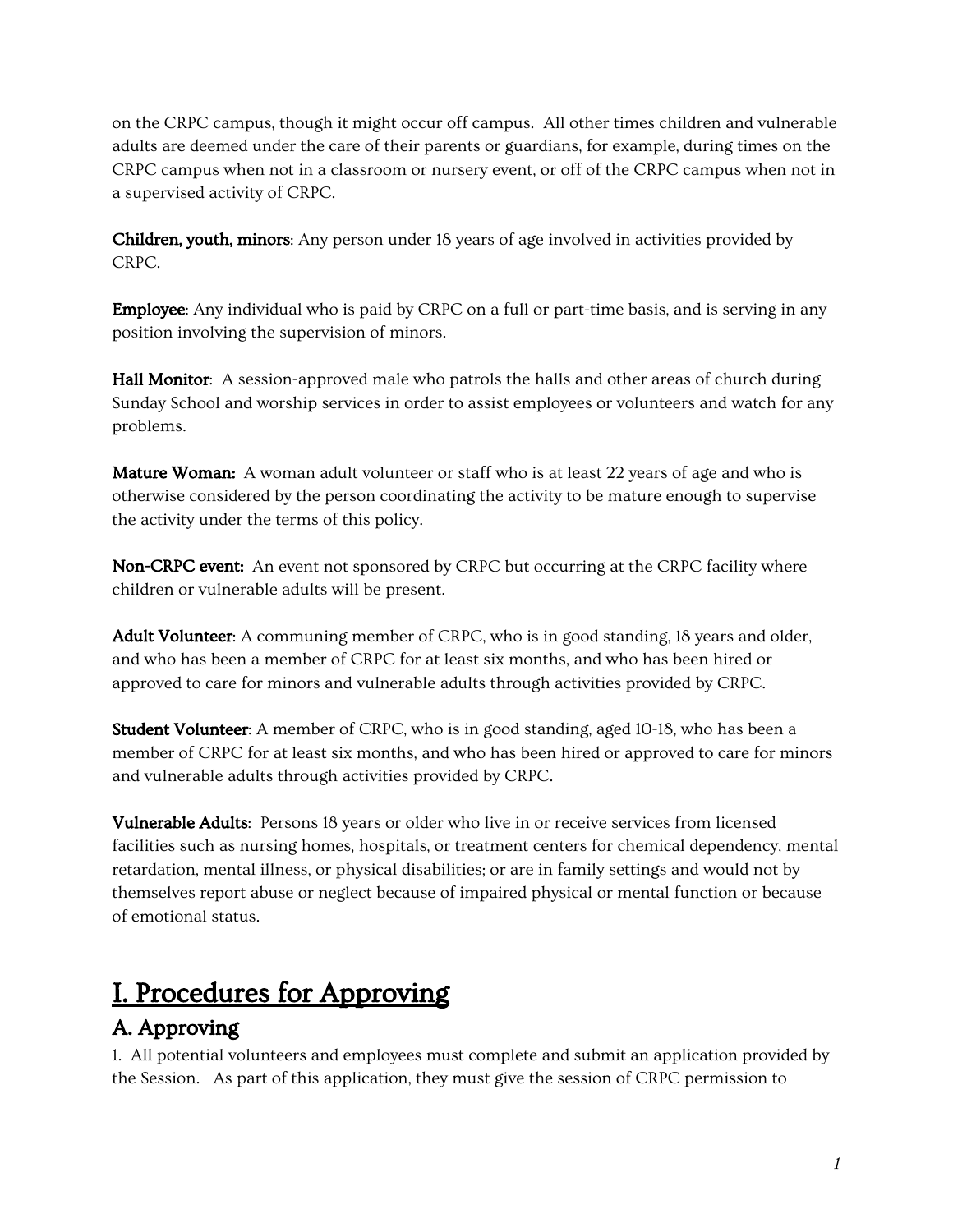conduct a background check. The Session or its appointed representative(s) reserves the right to conduct a background check, as well as check references for any adult volunteer.

2. The Session or its appointed representative(s) will review these materials and either approve or disapprove the applicant for service, based upon their discretion.

3. Applications and background checks will be treated with appropriate confidentiality by the Session, who are the only persons who are privileged to have access to them. Ready access to these confidential files will be limited to the Session or its appointed representative(s).

4. Adults who have been convicted of sexual or physical abuse are not permitted to volunteer in any church sponsored activity for minors and/or adults or be employed by CRPC. Upon discovery that any volunteer or employee has been convicted or is convicted of sexual or physical abuse, that person will not be permitted to continue as a volunteer or employee.

## B. Waiting

1. No volunteer candidate will be considered for any ministry position involving contact with children, youth, or the disabled until the candidate has been a communing member in good standing with CRPC for a minimum of six months.

# II. Training

1. All volunteers and employees will receive a copy of the Child Protection Policy. They will also sign that they have read, understood, and intend to implement the policy.

2. In addition, the Session may provide volunteers and employees training in the knowledge and implementation of this policy prior to beginning their supervision of minors.

3. Additional training may be offered at the discretion of the Session and/or their appointed representative(s). Training will serve to educate participants about the nature, impact, and prevention of child abuse. Training may also include CRPC reporting guidelines and procedures.

# III. Supervision

## A. Responsibility

1. It is the responsibility of activity coordinators to ensure, when practical, that all staff and volunteers have been approved by the Session.

2. It is the responsibility of all approved staff and volunteers to implement this policy during coordinated activities of CRPC.

3. It is the responsibility of parents to supervise their children, or assign trusted supervisors to them at times outside of CRPC activities, but while on the property of CRPC.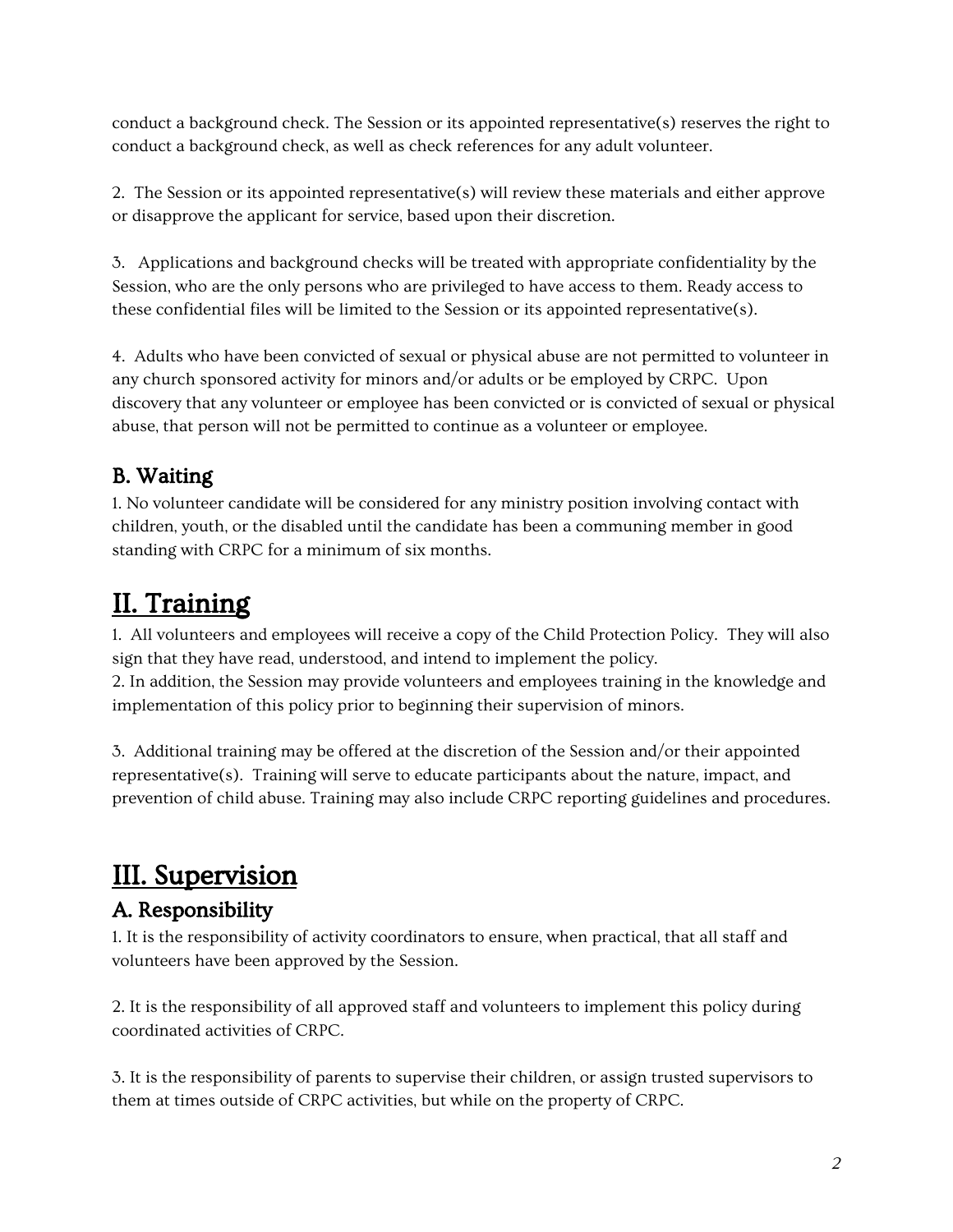### B. Routine Protective Measures

#### 1. Two adult rule and one mature woman rule

A minimum of two adult volunteers, including one Mature Woman, must be present at any activity with minors or vulnerable adults during all Church activities. This includes all activities in the classroom, on the property, and any off-site church-sponsored activities. An exception to the one mature woman rule may occur when there is a stated and approved male-only event hosted by CRPC.

#### 2. Safe key rule

A child, second grade and younger, is to be released only to the parent, grandparent or sibling over the age of 16 (for more information see the Nursery handbook in Appendix E)

#### 3. Safe Room policy

A. A window shall be installed in each classroom door or other room where an activity may take place, which must remain uncovered during the use of the room. When in use, any classroom without a window installed must have an open door. The only areas that will have complete privacy are the restrooms and the nursing mothers' section (which may be screened off within the classroom).

B. An adult volunteer must not leave the activity without being replaced unless briefly (for example, to take a child to the bathroom), in which case the door to the activity room will be left open and blocked as needed to prevent children from leaving the room. The hall monitor is an appropriate replacement for a brief departure.

C. Parents are advised to attend to their children in the nursery or classroom only if necessary.

#### 4. Safety Check-In

A hall monitor will patrol the corridors during Sunday School and all worship services using the windows installed in each classroom door to be aware of the activities in the church building.

#### 5. Safe Bathroom

A. Only a female adult volunteer may accompany a child or vulnerable adult to the bathroom during a supervised activity of CRPC. When appropriate in the opinion of an adult staff or volunteer, a female Youth Volunteer may render this service. Exempted from this rule are the child's parents, grandparents and siblings.

B. Only a female staff or volunteer may change a child's diaper. Exempted from this rule are the child's parents, grandparents and siblings.

#### 6. Safe Travel and Meetings

A. One-on-one contact with a middle school or senior high student is acceptable only when the visit takes place in a public area. "Public area" is defined to mean an area where there is the certainty--not just possibility--of being observed, like a busy restaurant. Pastoral counseling is an exception to this, provided that ministers use a room with window-inserted doors, and parents have given permission for private counseling (see Pastoral Counseling waiver in Appendix D).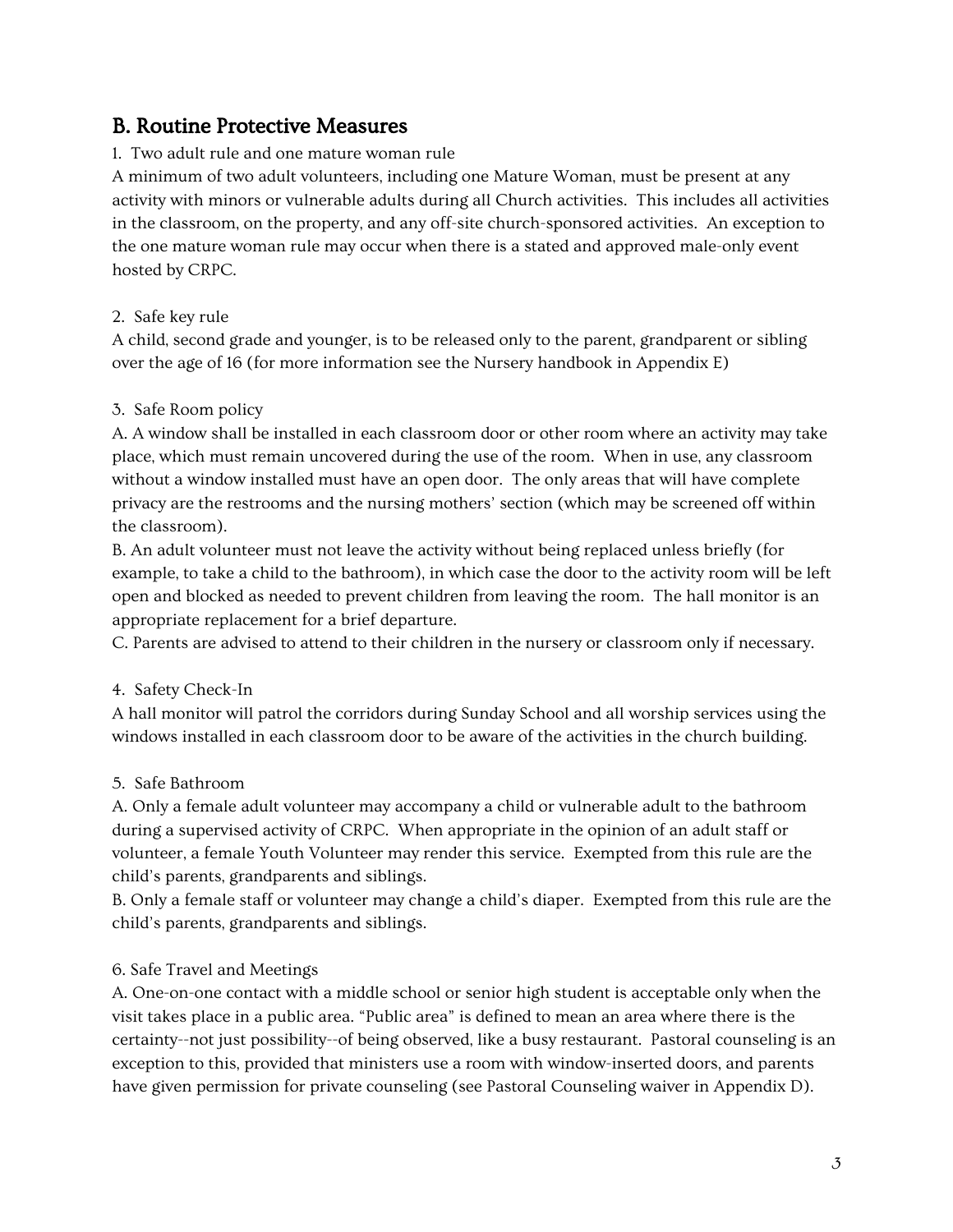B. When travel is provided by CRPC, minors will travel to off-site activities with at least three people in the vehicle. A travel waiver may be used if it is deemed useful by the supervisor of the off-site activity. See Travel Waiver in Appendix D) However, all other travel, including travel to and from home and church or home and church activity, is under the jurisdiction of the parents, not the church, so is not regulated by this policy.

#### 7. Overnight Safety

An overnight event involving minors or vulnerable adults, and all staff or volunteers for said event, must be approved in advance by the session or its appointed representative(s).

#### 8. Safe Teaching

Materials used with minors or vulnerable adults must be approved by the Session or its appointed representative(s). This includes, but is not limited to, Youth Groups, Sunday School, Vacation Bible School and mid-week children's activities.

#### 9. Safe Use of Facilities Policy

Any persons or organizations who hold a non-CRPC event must abide by the two-adult rule, and use the classrooms with the window-inserted doors. They must also provide the Session with the name and address of the person responsible for their group. CRPC will provide such groups with a copy of this policy and should require a signed and dated receipt and agreement to observe this policy. It shall not be the duty of CRPC to supervise the non-CRPC event in any way.

## IV. Reporting

## A. Policy Violations

1. Employees and volunteers should promptly notify their coordinator/supervisor of any activity undertaken on their own behalf or by others that violates the Policy. Violations will be documented by the coordinator/supervisor to whom the violation has been reported by filling out the form in Appendix D, and giving this document to the session or the session's appointed representatives. If an employee or volunteer incurs repeated policy violations, the supervisor/coordinator may remove them from involvement with minors.

## B. Abuse Allegations

Those who witness abuse or have reasonable suspicion of abuse at any time or place are required by law and by God to report said event or suspicion to responsible authorities:

## i. To Civil authorities

This Section <sup>i</sup> is for information only, of every citizen's duty under the law.